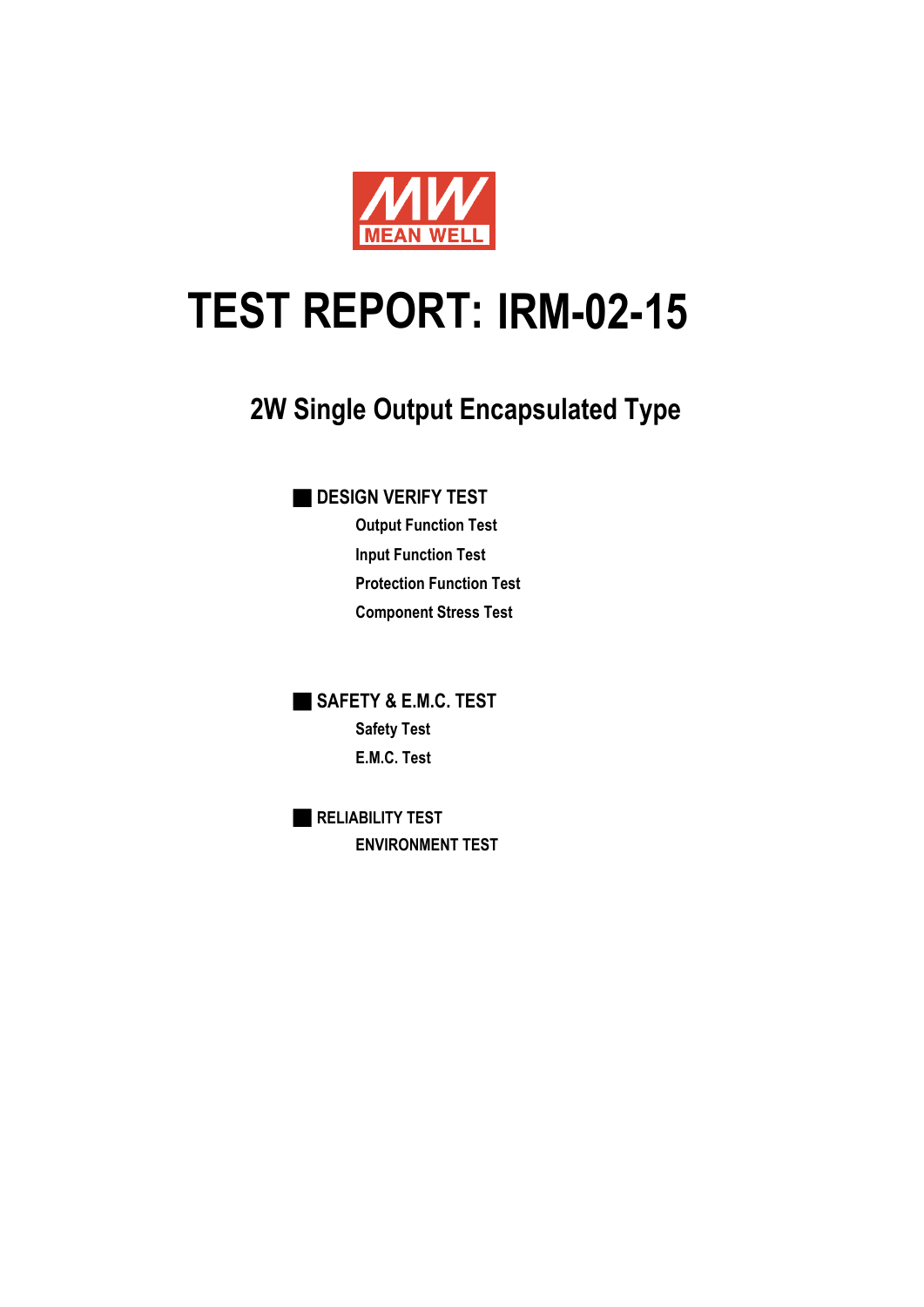

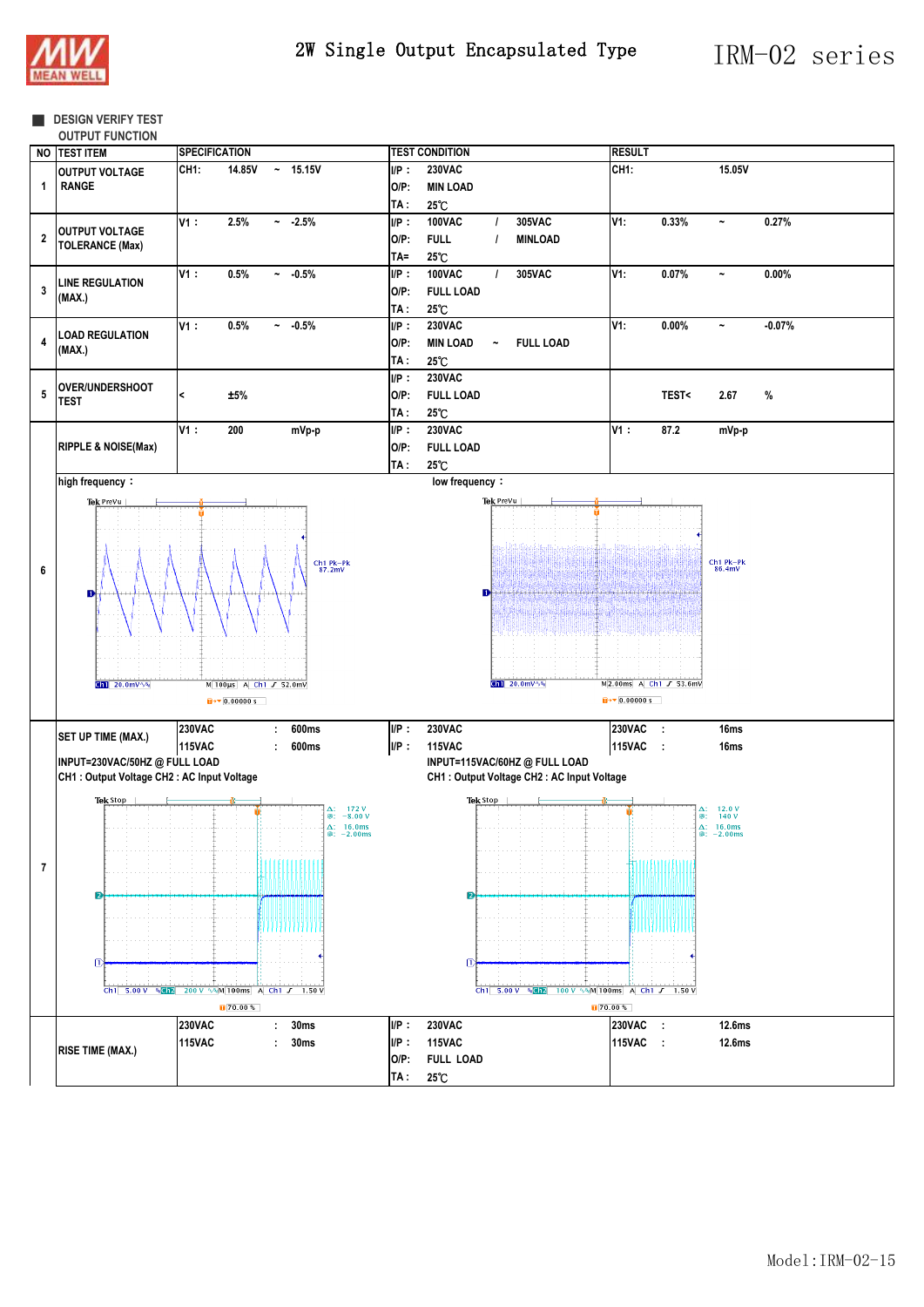



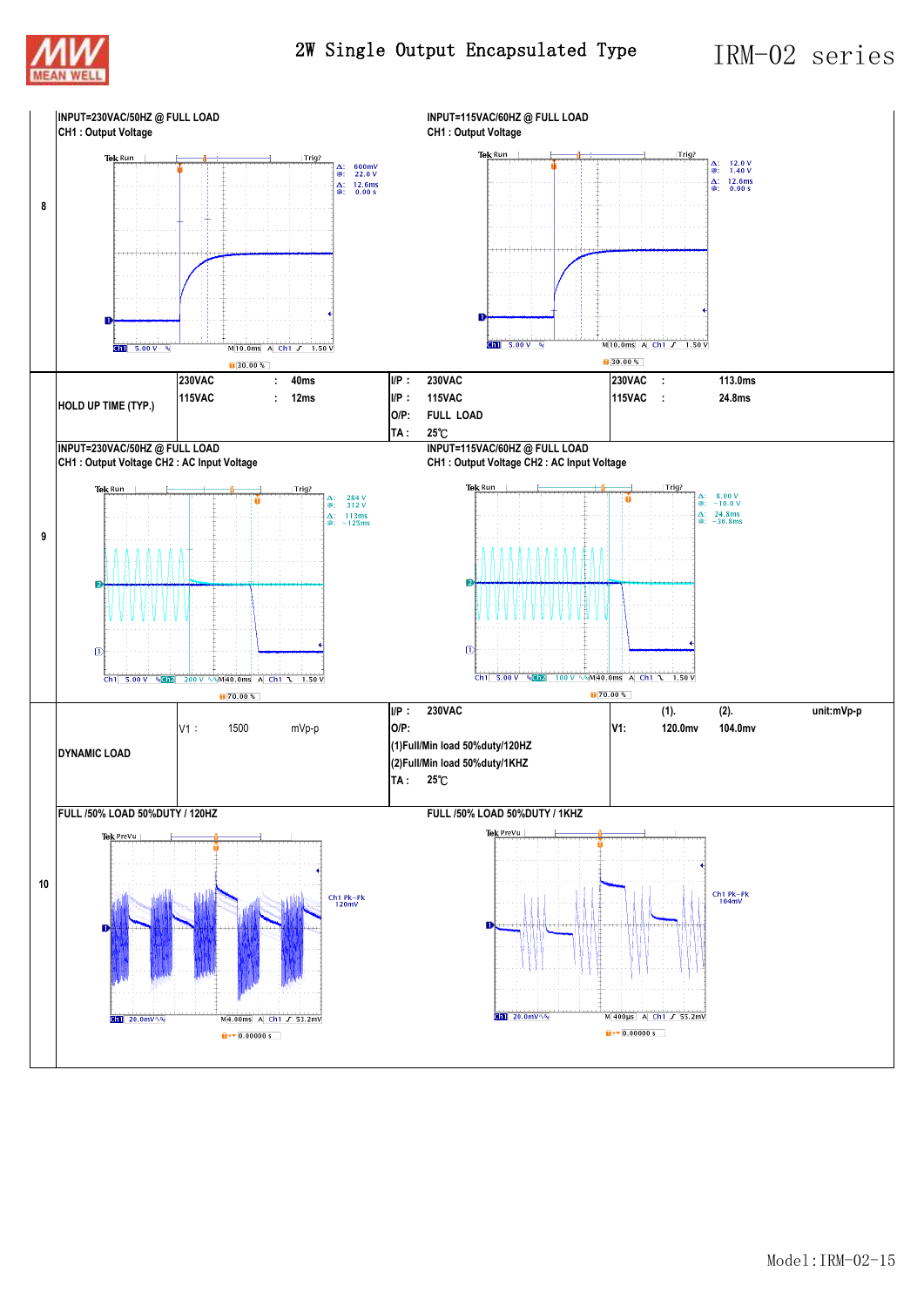

#### **INPUT FUNCTION TEST**

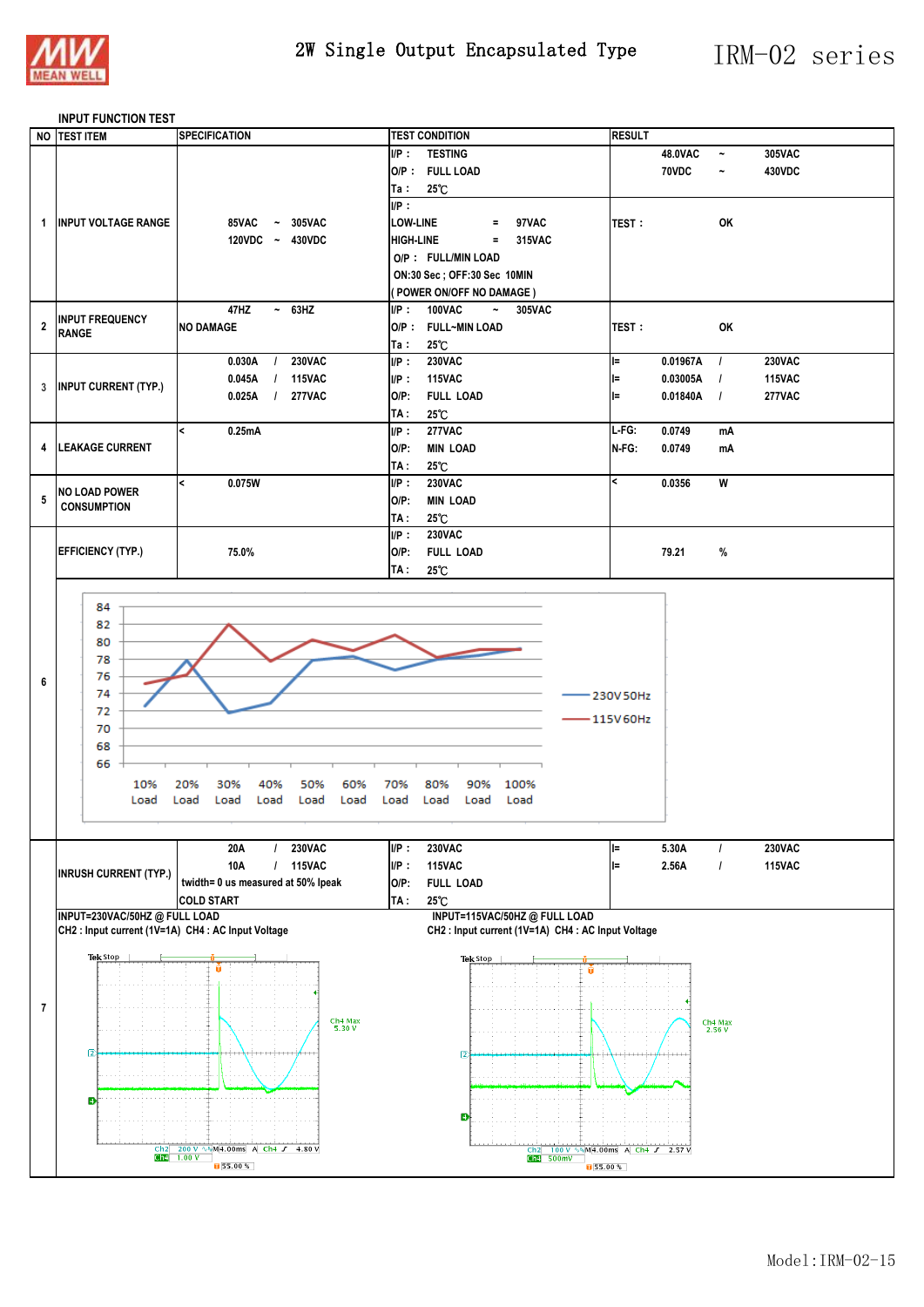

### 2W Single Output Encapsulated Type IRM-02 series

#### **PROTECTION FUNCTION TEST**

|                         | NO TEST ITEM                             | <b>SPECIFICATION</b>       | <b>TEST CONDITION</b>       | <b>RESULT</b>                                 |
|-------------------------|------------------------------------------|----------------------------|-----------------------------|-----------------------------------------------|
|                         |                                          |                            | $I/P$ :<br><b>305VAC</b>    | 379%<br>305VAC                                |
|                         |                                          | 110%<br>>                  | $I/P$ :<br><b>230VAC</b>    | <b>230VAC</b><br>326%                         |
|                         | <b>OVER LOAD</b><br><b>IPROTECTION</b>   |                            | $I/P$ :<br>100VAC           | 242%<br>100VAC                                |
|                         |                                          |                            | <b>TESTING</b><br>$O/P$ :   | <b>Hiccup Mode</b>                            |
|                         |                                          |                            | TA :<br>$25^{\circ}$ C      |                                               |
|                         | <b>OVER VOLTAGE</b><br><b>PROTECTION</b> |                            | $I/P$ :<br>305VAC           | 17.70V<br>305VAC                              |
|                         |                                          | 15.70V<br>20.30V<br>$\sim$ | I/P:<br><b>230VAC</b>       | 17.70V<br><b>230VAC</b>                       |
| $\overline{\mathbf{z}}$ |                                          |                            | I/P:<br>85VAC               | <b>17.70V</b><br>85VAC                        |
|                         |                                          |                            | $O/P$ :<br><b>MIN LOAD</b>  | Shut off o/p voltage, clamping by zener diode |
|                         |                                          |                            | TA :<br>$25^{\circ}$ C      |                                               |
| 3                       | <b>ISHORT PROTECTION</b>                 |                            | UP:<br>305VAC               | <b>NO DAMAGE</b>                              |
|                         |                                          |                            | $I/P$ :<br>85VAC            |                                               |
|                         |                                          | <b>ISHORT EVERY OUTPUT</b> | $O/P$ :<br><b>FULL LOAD</b> | <b>Hiccup Mode</b>                            |
|                         |                                          | <b>1 HOUR NO DAMAGE</b>    | $25^{\circ}$ C<br>Ta:       |                                               |

#### **COMPONENT STRESS TEST**

|              | NO TEST ITEM                | <b>SPECIFICATION</b> |        |         |       |         | <b>TEST CONDITION</b>           |      | <b>RESULT</b> |  |  |
|--------------|-----------------------------|----------------------|--------|---------|-------|---------|---------------------------------|------|---------------|--|--|
|              |                             | Q1                   | Rated: | 700V    | 0.4A  | $I/P$ : | 315VAC                          |      |               |  |  |
|              |                             |                      |        |         |       |         |                                 | VIN: | 315VAC        |  |  |
|              |                             |                      |        |         |       | VDS:    |                                 |      | VDS:          |  |  |
| 1            | <b>PWM Power Transistor</b> |                      |        |         |       | $O/P$ : | (1) Full Load Turn on           | (1). | 638.00V       |  |  |
|              |                             |                      |        |         |       |         | (2) Output Short                | (2). | 684.00V       |  |  |
|              |                             |                      |        |         |       |         | (3) Fulll load continue         | (3). | 636.00V       |  |  |
|              |                             |                      |        |         |       | Ta∶     | $25^\circ$ C                    |      |               |  |  |
|              |                             | C <sub>6</sub>       | Rated: | 5uf     | 450V  | UP:     | 315VAC                          |      |               |  |  |
|              |                             |                      |        |         |       | $O/P$ : | (1) Full Load Turn on /Off      | (1). | 446.00V       |  |  |
| $\mathbf{2}$ | <b>Input Capacitor</b>      |                      |        |         |       |         | (2) Min load Turn on /Off       | (2). | 448.00V       |  |  |
|              |                             |                      |        |         |       |         | (3) Full Load / Min load Change | (3). | 448.00V       |  |  |
|              |                             |                      |        |         |       | Ta:     | $25^{\circ}$ C                  |      |               |  |  |
|              |                             | U <sub>1</sub>       | Rated: | 9.00V   | (max) | $I/P$ : | 315VAC                          |      | U1            |  |  |
|              |                             |                      |        | $-0.3V$ | (min) | $O/P$ : | (1)Full Load                    | (1). | 6.54V         |  |  |
| 3            | Control IC                  |                      |        |         |       |         | (2) Output Short                | (2). | 6.28V         |  |  |
|              |                             |                      |        |         |       |         | $(3)$ O.L.P                     | (3). | 6.30V         |  |  |
|              |                             |                      |        |         |       |         | (4) Low Line No Load Vo(min)    | (4). | 6.52V         |  |  |
|              |                             |                      |        |         |       | Ta∶     | 25°C                            |      |               |  |  |
|              |                             | D <sub>100</sub>     | Rated: | 100V    | 2.0A  | IP:     | 315VAC                          |      |               |  |  |
|              |                             |                      |        |         |       | $O/P$ : | (1) Full Load Turn on           | (1). | 88.40V        |  |  |
| 5            | O/P Diode                   |                      |        |         |       |         | (2) Output Short                | (2). | 72.80V        |  |  |
|              |                             |                      |        |         |       |         | (3) Fulll load continue         | (3). | 88.00V        |  |  |
|              |                             |                      |        |         |       | Ta:     | 25°C                            |      |               |  |  |
|              |                             | ID1                  | Rated: | 1000V   | 1.0A  | $I/P$ : | 315VAC                          |      |               |  |  |
| 6            | <b>Clamp Diode</b>          |                      |        |         |       | $O/P$ : | (1) Fulll load continue         | (1). | 612.00V       |  |  |
|              |                             |                      |        |         |       | Ta∶     | $25^\circ$ C                    |      |               |  |  |

#### ■**SAFETY & E.M.C. TEST SAFETY TEST**

| SAFEIT IESI                 |                      |                   |             |                              |                   |        |
|-----------------------------|----------------------|-------------------|-------------|------------------------------|-------------------|--------|
| NO <b>ITEST ITEM</b>        | <b>SPECIFICATION</b> |                   |             | <b>TEST CONDITION</b>        | <b>RESULT</b>     |        |
| <b>WITHSTAND VOLTAGE</b>    | $I/P-O/P$ :          | 3.000KVAC<br>/min |             | $I/P-O/P: 3.300KVAC$<br>/min | $I/P-O/P$ :       | 0.50mA |
|                             |                      |                   | Ta:         | $25^\circ$ C                 | <b>INO DAMAGE</b> |        |
| <b>ISOLATION RESISTANCE</b> | $I/P-O/P$ :          | 500VDC>100MQ      | $I/P-O/P$ : | 500VDC                       | $I/P-O/P$ :       | 9999MQ |
|                             |                      |                   | Ta:         | 25 C/70%RH                   | <b>INO DAMAGE</b> |        |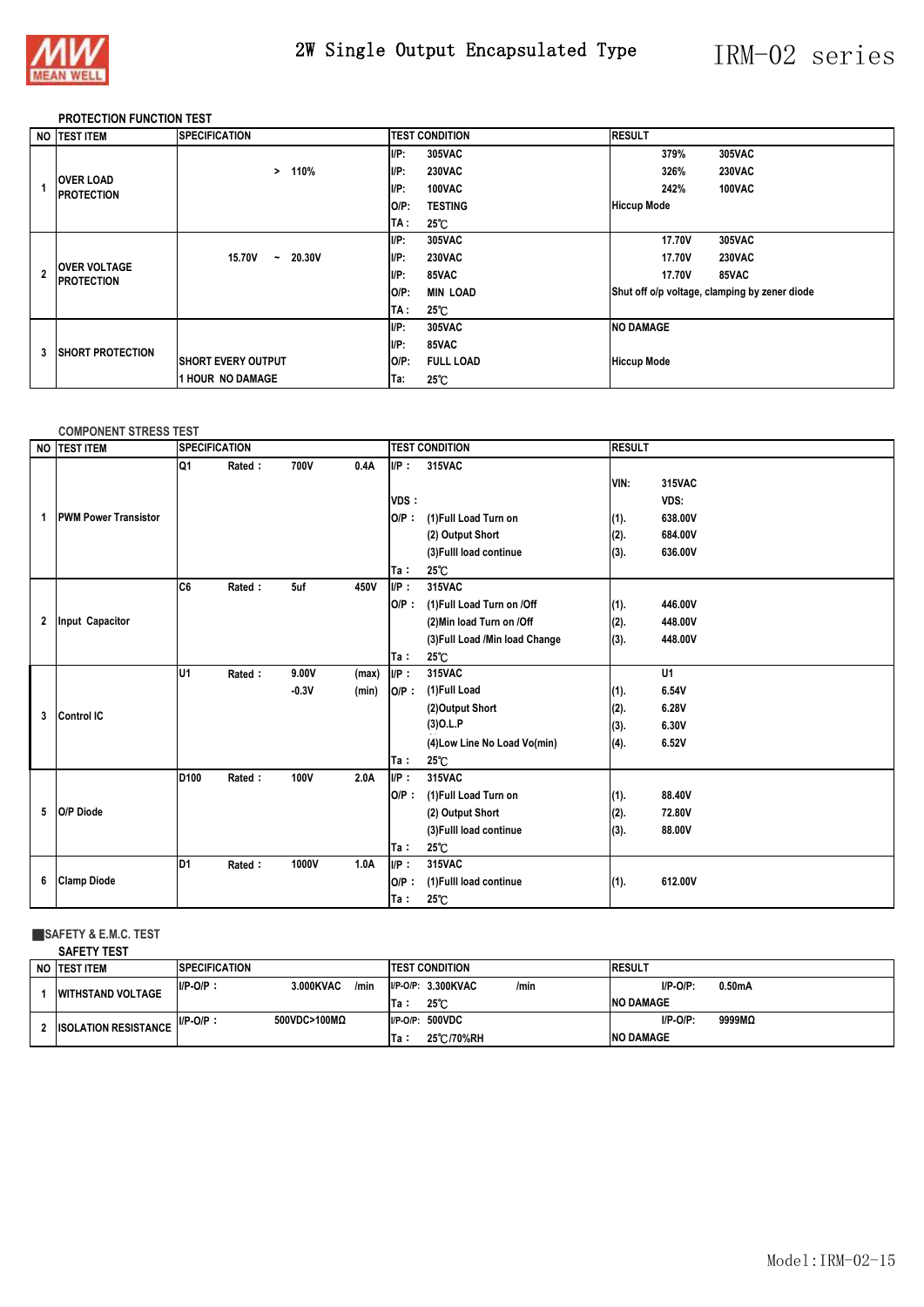

### 2W Single Output Encapsulated Type IRM-02 series

### **E.M.C. TEST**

|  | NO <b>ITEST ITEM</b> | <b>SPECIFICATION</b>             |         | <b>TEST CONDITION</b> |          | <b>RESULT</b>                |
|--|----------------------|----------------------------------|---------|-----------------------|----------|------------------------------|
|  |                      | EN61000-3-2                      | $I/P$ : | <b>230VAC</b>         | /50HZ    | <b>PASS</b>                  |
|  | <b>HARMONIC</b>      | <b>CLASS A</b>                   | $O/P$ : | <b>FULL LOAD</b>      |          |                              |
|  |                      |                                  | Ta∶     | $25^{\circ}$ C        |          |                              |
|  |                      | <b>EN55022</b>                   | IP:     | <b>230VAC</b>         | /50HZ    | <b>PASS</b>                  |
|  | 2 CONDUCTION         | <b>CLASS B</b>                   | O/P :   | <b>FULL LOAD</b>      | 50% LOAD | <b>Test by certified Lab</b> |
|  |                      |                                  | Ta ∶    | $25^{\circ}$ C        |          |                              |
|  |                      | <b>EN55022</b>                   | $I/P$ : | <b>230VAC</b>         | /50HZ    | <b>PASS</b>                  |
|  | 3 RADIATION          | <b>CLASS B</b>                   | O/P :   | <b>FULL LOAD</b>      |          | <b>Test by certified Lab</b> |
|  |                      |                                  | Ta :    | $25^{\circ}$ C        |          |                              |
|  |                      | EN61000-4-2                      | IP:     | <b>230VAC</b>         | /50HZ    | <b>CRITERIA A</b>            |
|  | 4 <b>E.S.D</b>       | INDUSTRY AIR: 8KV / Contact: 4KV | $O/P$ : | <b>FULL LOAD</b>      |          |                              |
|  |                      |                                  | Ta:     | $25^{\circ}$ C        |          |                              |
|  |                      | EN61000-4-4                      | $I/P$ : | <b>230VAC</b>         | /50HZ    | <b>CRITERIA A</b>            |
|  | $5$ <b>IE.F.T</b>    | <b>INDUSTRY INPUT: 2KV</b>       | $O/P$ : | <b>FULL LOAD</b>      |          |                              |
|  |                      |                                  | Ta∶     | $25^{\circ}$ C        |          |                              |
|  |                      | IEC61000-4-5                     | UP:     | <b>230VAC</b>         | /50HZ    | <b>CRITERIA A</b>            |
|  | 6 SURGE              | INDUSTRY L-N: 1KV                | O/P :   | <b>FULL LOAD</b>      |          |                              |
|  |                      |                                  | Ta :    | $25^{\circ}$ C        |          |                              |

### ■**RELIABILITY TEST**

|                         | NO TEST ITEM                             | <b>SPECIFICATION</b>                                                    | <b>RESULT</b>      |                                            |                                              |  |  |  |  |  |  |
|-------------------------|------------------------------------------|-------------------------------------------------------------------------|--------------------|--------------------------------------------|----------------------------------------------|--|--|--|--|--|--|
|                         |                                          | IRM-02-12<br><b>MODEL:</b>                                              |                    |                                            |                                              |  |  |  |  |  |  |
|                         |                                          | 1.0hrs<br>1. ROOM AMBIENT BURN-IN:                                      |                    |                                            |                                              |  |  |  |  |  |  |
|                         |                                          | IP:<br><b>230VAC</b><br>O/P: 100% LOAD                                  |                    |                                            |                                              |  |  |  |  |  |  |
|                         |                                          | 2. HIGH AMBIENT BURN-IN:<br>1.0hrs                                      |                    |                                            |                                              |  |  |  |  |  |  |
|                         |                                          | IP:<br><b>230VAC</b><br>O/P: 100% LOAD                                  |                    |                                            |                                              |  |  |  |  |  |  |
|                         |                                          |                                                                         |                    | <b>NO.</b> Position ROOM AMBIENT<br>18.9°C | 73.0°C<br><b>HIGH AMBIENT Ta:</b>            |  |  |  |  |  |  |
|                         |                                          |                                                                         | 1 C101             | $30.1^\circ$                               | 81.4°C                                       |  |  |  |  |  |  |
| 1                       | <b>TEMPERATURE RISE</b>                  |                                                                         | $2$ T <sub>1</sub> | 33.8°C                                     | 84.4°C                                       |  |  |  |  |  |  |
|                         | <b>TEST</b>                              |                                                                         | 3 C6               | 31.4°C                                     | 81.4°C                                       |  |  |  |  |  |  |
|                         |                                          |                                                                         | $4$ BD1            | 32.6°C                                     | 82.3°C                                       |  |  |  |  |  |  |
|                         |                                          |                                                                         | 5R2                | 31.0°C                                     | 80.8°C                                       |  |  |  |  |  |  |
|                         |                                          |                                                                         | 6 L1               | 31.9 C                                     | 81.6°C                                       |  |  |  |  |  |  |
|                         |                                          |                                                                         | 7U1                | 35.9 °C                                    | 85.2°C                                       |  |  |  |  |  |  |
|                         |                                          |                                                                         | 8D <sub>100</sub>  | 31.9°C                                     | 83.4°C                                       |  |  |  |  |  |  |
|                         |                                          |                                                                         | $9$ <sub>D1</sub>  | 33.6°C                                     | 83.2°C                                       |  |  |  |  |  |  |
|                         |                                          |                                                                         | 10 CASE            | 31.3°C                                     | 81.4°C                                       |  |  |  |  |  |  |
|                         | <b>OVER LOAD BURN-IN</b>                 | <b>NO DAMAGE</b>                                                        | $I/P$ :            | <b>230VAC</b>                              | TEST: OK                                     |  |  |  |  |  |  |
| $\overline{\mathbf{2}}$ | TEST                                     | 1 HOUR (MIN)                                                            | $O/P$ :            | 269.46%<br>LOAD                            |                                              |  |  |  |  |  |  |
|                         |                                          |                                                                         | Ta :               | 25℃                                        |                                              |  |  |  |  |  |  |
|                         | <b>LOW TEMPERATURE</b>                   | <b>NO DAMAGE</b>                                                        | UP:                | 305VAC<br>100VAC                           | test : ok                                    |  |  |  |  |  |  |
| 3                       | TURN ON TEST                             | 1 HOUR (MIN)                                                            |                    | O/P: FULL LOAD                             |                                              |  |  |  |  |  |  |
|                         |                                          |                                                                         | Ta :               | $-30.0^{\circ}\mathrm{C}$                  |                                              |  |  |  |  |  |  |
|                         | <b>HIGH HUMIDITY</b>                     | <b>AFTER 12 HOURS</b>                                                   | $I/P$ :            | 315VAC                                     | <b>TEST: OK</b>                              |  |  |  |  |  |  |
| 4                       | <b>HIGH TEMPERATURE</b>                  | IN CHAMBER ON                                                           |                    | O/P: FULL LOAD                             |                                              |  |  |  |  |  |  |
|                         | <b>HIGH VOLTAGE TEST</b>                 | <b>CONTROL</b><br>75°C                                                  | Ta∶                | 75°C                                       |                                              |  |  |  |  |  |  |
|                         |                                          | <b>NO DAMAGE</b>                                                        |                    | <b>HUMIDITY=</b><br>95.0% RH               |                                              |  |  |  |  |  |  |
| 5                       | <b>TEMPERATURE</b><br><b>COEFFICIENT</b> | $/(0^{\circ}C - 75^{\circ}C)$<br>±0.03%                                 | $I/P$ :            | <b>230VAC</b>                              | $/(0^{\circ}C - 75^{\circ}C)$<br>$±0.0000\%$ |  |  |  |  |  |  |
|                         |                                          |                                                                         |                    | O/P: FULL LOAD                             |                                              |  |  |  |  |  |  |
|                         |                                          | $-40^{\circ}$ $\sim$<br>1. Thermal shock Temperature:                   |                    | +100°C                                     | TEST: OK                                     |  |  |  |  |  |  |
| 6                       | <b>STORAGE</b>                           | 2. Temperature change rate : 25℃ / MIN                                  |                    |                                            |                                              |  |  |  |  |  |  |
|                         | <b>TEMPERATURE TEST</b>                  | 3. Dwell time low and high temperature : 30 MIN/EACH                    |                    |                                            |                                              |  |  |  |  |  |  |
|                         |                                          | 4. Total test cycle: 5 CYCLE                                            |                    |                                            |                                              |  |  |  |  |  |  |
|                         |                                          | 5. Input/Output condition: STATIC<br>$-35^{\circ}$ C ~                  |                    | +80°C                                      | TEST: OK                                     |  |  |  |  |  |  |
|                         |                                          | 1. Thermal shock Temperature:<br>2. Temperature change rate : 25℃ / MIN |                    |                                            |                                              |  |  |  |  |  |  |
|                         |                                          | 3. Dwell time low and high temperature : 30 MIN/EACH                    |                    |                                            |                                              |  |  |  |  |  |  |
| 7                       | <b>THERMAL SHOCK TEST</b>                |                                                                         |                    |                                            |                                              |  |  |  |  |  |  |
|                         |                                          | 4. Total test cycle: 10 CYCLE                                           |                    |                                            |                                              |  |  |  |  |  |  |
|                         |                                          | 5. Input/Output condition:                                              |                    |                                            |                                              |  |  |  |  |  |  |
|                         |                                          | 230VAC Full Load AC ON/OFF test turn on 58sec ; turn off 2sec           |                    |                                            |                                              |  |  |  |  |  |  |